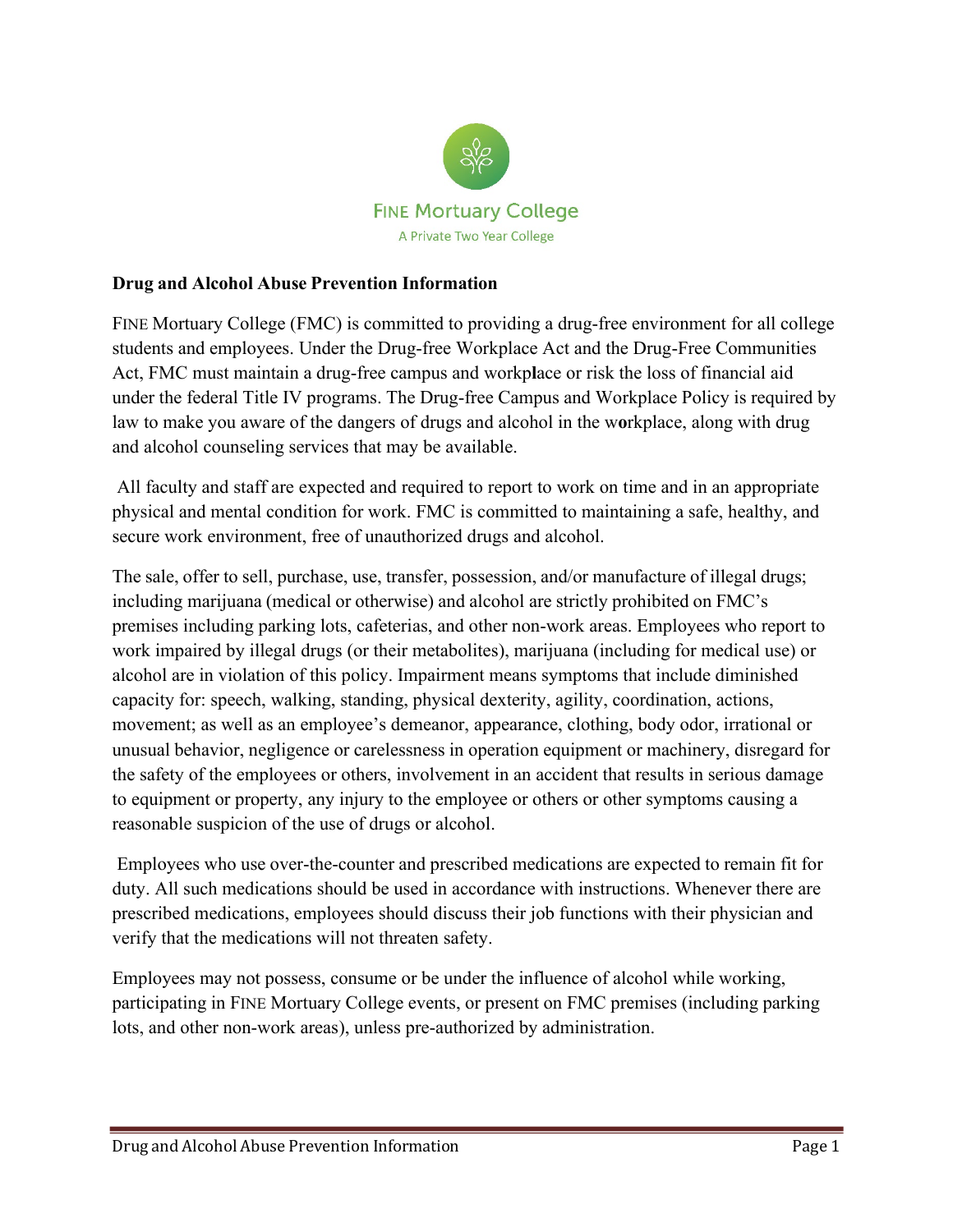Any employee who is convicted of a criminal drug violation in the workplace must notify Human Resources within five calendar days of the conviction. FMC will take appropriate action within 30 days of notification. Failure to inform the college subjects the employee to disciplinary action, up to and including termination.

## **HEALTH RISKS**

There are definite health risks associated with the use of alcohol and illegal substances. Alcohol or any other drug used in excess over time can produce illness, disability, and death. The health consequences of substance abuse may be immediate and unpredictable, such as cardiac arrest with cocaine use, or more subtle and long term, such as liver deterioration associated with the prolonged use of alcohol. In addition to health-related problems, other concerns relating to substance abuse include the following:

- Regular users of alcohol and other drugs often have erratic lifestyles which interfere with sleep, nutrition, and exercise.
- Alcohol and substance use and abuse may lead to financial difficulties, domestic violence, deterioration of the family structure, motor vehicle accident injuries, and reduced job performance.
- Repeated use of alcohol can lead to dependence.

# **DRUG & ALCOHOL COUNSELING**

Pursuant to the Higher Education Opportunity Act, FINE Mortuary College offers a variety of drug-and alcohol abuse education programs for students and employees**.** More information about alcohol and drugs and the risks they pose to health is available in the FMC handbook. Outside counseling services and support groups are available. Services are available through FMC's benefits program to assist employees who are experiencing problems with chemical dependency. Individuals can speak with their own physician or contact the College's insurance carrier to access those resources. Other community resources may be found online at Community Information and Referral (www.cir.org) or Alcoholics Anonymous (www.aa.org) or call (888)- 784-4592. For more information about alcohol use prevention at college please see [http://www.collegedrinkingprevention.gov/.](http://www.collegedrinkingprevention.gov/)

### **DRUG & ALCOHOL TESTING**

The use, possession, sale, transfer, manufacture, distribution and dispensation of alcohol and illegal drugs, and in certain circumstances, even the use of legal drugs in the workplace can pose unacceptable risks to employees, facilities, and property, and is strictly prohibited. Employees will be subject to Reasonable Suspicion Drug Testing while on duty or on the property of FMC.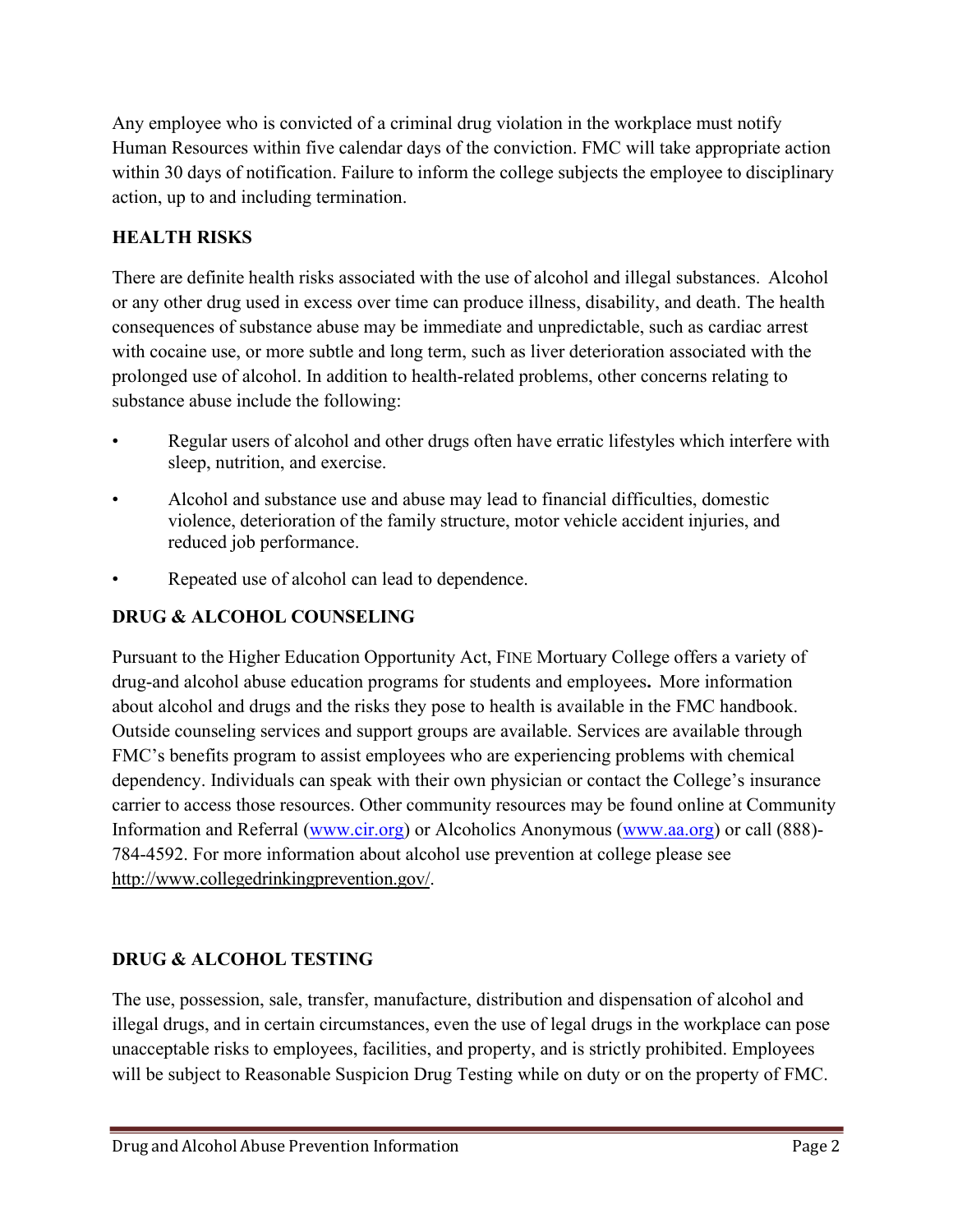"Illegal Drugs" means any drug that:

- 1. is not legally obtainable; or
- 2. is legally obtainable, but is not legally obtained.

The term includes all controlled substances as defined in Schedules I through V of Section 202 of the Controlled Substances Act 21 U.S.C § 812 , and as further defined by regulation at 21C.F.R. §§ 1308.11 through 1308.15. It also includes prescription drugs that are not being used for prescribed purposes, or in prescribed amounts, or by the person to whom it is prescribed. While state law may allow the use of marijuana for medicinal purposes, marijuana use remains illegal under federal law and it's use resulting in impairment while on duty is prohibited by FMC's policy.

For the purposes of this policy, the following is a non-exhaustive list of illegal drugs that are prohibited:

Amphetamines **Barbiturates** Benzodiazepines Cannabinoids Cocaine Methadone Opiates Phencyclidine (PCP) Propoxyphene

"Legal Drugs" means prescribed or over-the-counter drugs that are legally obtained by the employee and being used for the purpose(s) for which the manufacturer intended them, in prescribed amounts. When an employee intends to use a legal drug while working whose instructions for use indicate the drug may affect or impair judgment, coordination, motor skills or other senses, or may adversely affect the ability to perform job duties in a safe manner, the employee must first consult his or her health care provider, describe the duties of his or her job, and report to work only if the health care provider certifies that it is safe to do so while using the drug. If the health care provider indicates the legal drug us e may adversely affect the employee's ability to work safely, the employee must notify Human Resources before working while using the legal drug so that FMC may take appropriate action, which may include modified duty or a leave of absence. A legal drug is a "prohibited legal drug" when the instructions for its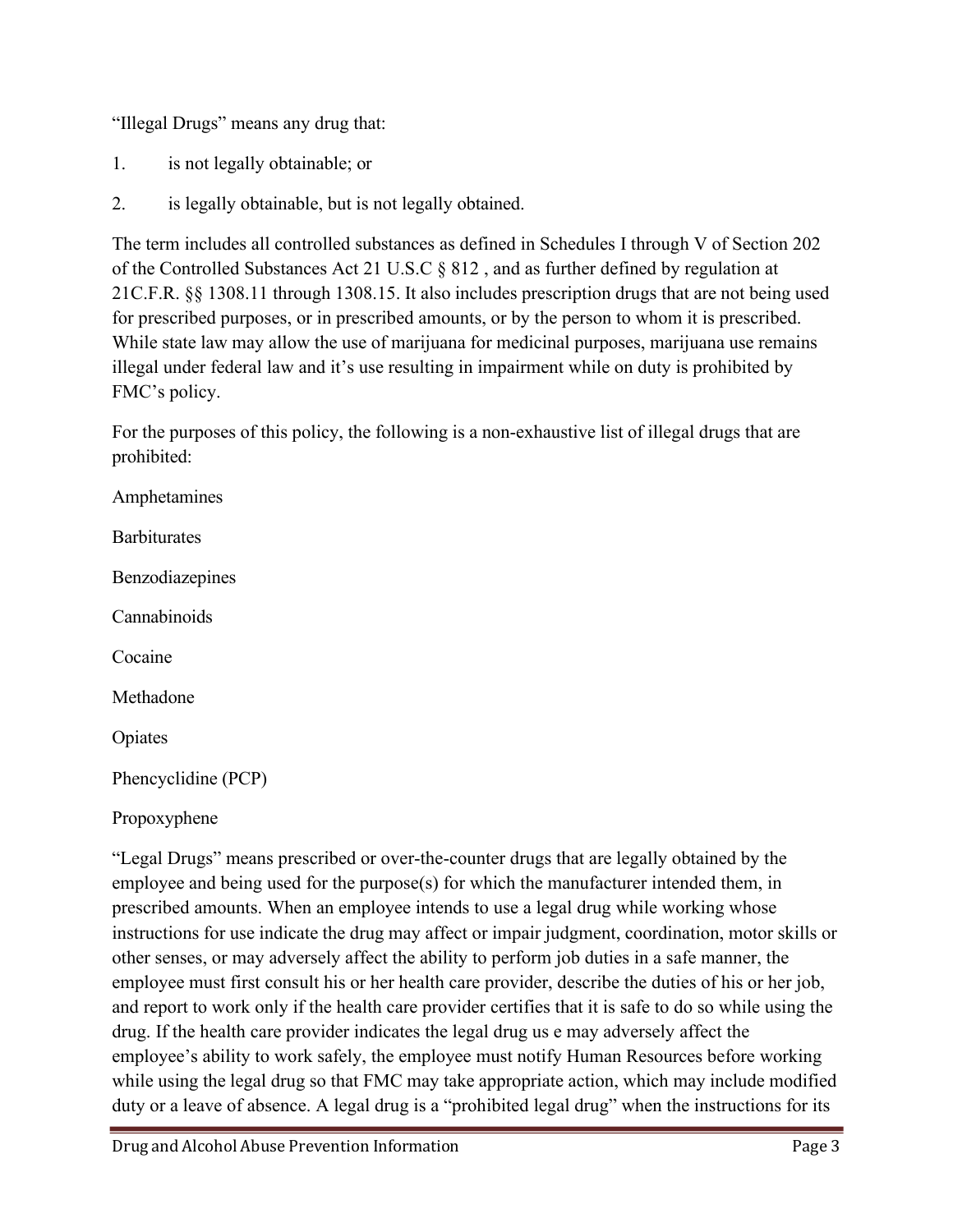use indicate the drug may affect or impair judgment, coordination, motor skills or other senses, or may adversely affect the ability to perform job duties in a safe manner and the employee has failed to take the steps described in this provision A written certification from the health care provider may be required.

FMC may enforce Reasonable Suspicion Drug Testing as outlined in this policy in order to conduct FMC activities and to provide safe and effective service to our constituents. Therefore, the college may require that employees provide urine, blood, breath, saliva and/or other samples for drug and alcohol testing for reasonable suspicion testing. Any employee who violates this policy by refusing to be tested, falsifying, or tampering with samples, or testing positive for drug or alcohol use, will be subject to disciplinary action, up to and including immediate termination.

The college may require any employee to undergo drug and alcohol testing if management has a reasonable suspicion that the employee:

- Has violated FMC's policy prohibiting the use of alcohol, illegal drugs or prohibited legal drugs while on duty, while working, while on FMC property or while operating FMC equipment, or any type of machinery;
- Is under the influence of or impaired by alcohol and/or illegal drugs or prohibited legal drugs while on duty, while working, while on FMC's property or while operating college equipment, machinery or vehicles;
- Has had or has contributed to an accident in the workplace or while on duty;
- May be affected by the use of alcohol and/or illegal drugs or prohibited legal drugs and the use may adversely affect job performance, safety, or the work environment.

Should a drug test be required for reasonable suspicion, such as following an accident or inappropriate conduct, the employee may be suspended until the results of a drug test are made available to FMC by the testing facility. This suspension may be with or without pay, at management's discretion. An employee whose drug or alcohol test is reported positive may contact Human Resources and obtain the written test result.

All information regarding testing for alcohol or illegal drug use or controlled substances abuse and the results of such testing are to be held in strict confidence by all parties involved. Entering FMC property constitutes consent to searches and inspections. If an individual is suspected of violating the drug-free workplace policy; he or she may be asked to submit to a search or inspection at any time. Searches can be conducted of lockers, wallets, purses, briefcases and lunchboxes, desks and work stations, vehicles and equipment.